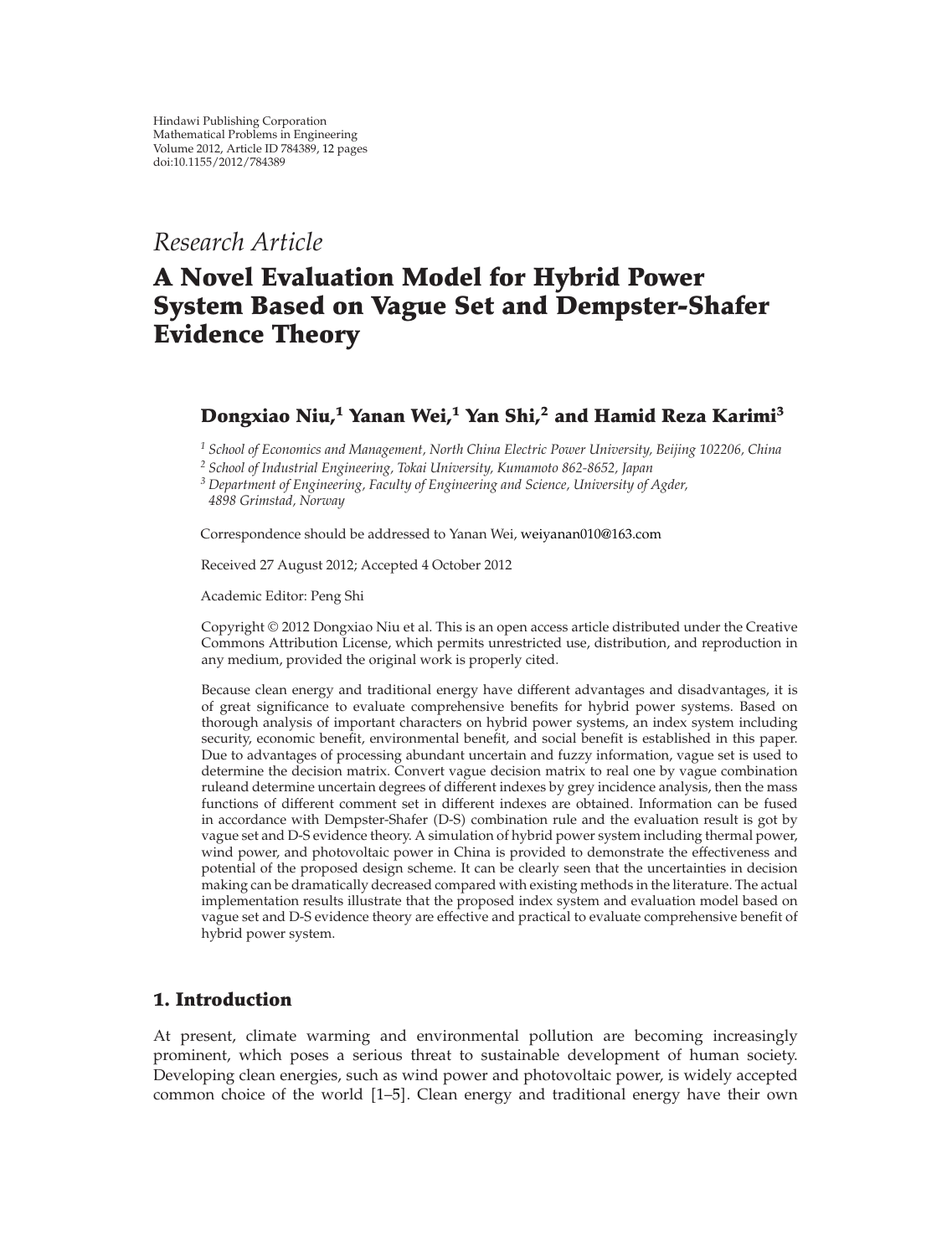different characteristics. As to thermal power, it has advantages of low cost and stable power, but generally causes serious pollution, especially carbon dioxide, whereas clean energy power has the disadvantages of high cost and instability, but is highly environmental friendly 6–9. A power system usually includes thermal power, wind power, and photovoltaic power. Because of different techniques and economic influences, it is of practical significance to choose scientific, comprehensive, and reasonable indexes, and methods to evaluate comprehensive benefit of hybrid power system.

Numerous factors should be considered to evaluate the comprehensive benefit of hybrid power system, such as technique security, influence to environment, and economy [10]. Literatures [11, 12] have analyzed economic aspect of power system; security and technique aspect are considered in  $[13, 14]$ ; the work in  $[15, 16]$  evaluated environmental influence of different energies. However, only a few attempts have been made on social benefit of power system, let alone comprehensive benefit including social and environmental aspects of hybrid power system.

The input indexes are critical for comprehensive evaluation and are often complex, which involves production, scheduling, dispatch, marketing, planning, and finance as well as many other aspects [17]. Because of ambiguity of characters of evaluation indexes, it is suitable for information fusion technique to evaluate comprehensive benefit of hybrid power system which allows representation of both imprecision and uncertainty 18, 19. Information fusion technique includes several kinds of methods, such as Kalman filtering, Bayesian estimation, and D-S evidence theory. Because Kalman filtering is depending on the initial state estimation, and by measuring the noise influence such as large faults, estimate process covariance easily appears morbid, leading to filter positioning results are not stable. Bayesian is a kind of commonly used method for static environment fusion in sensor lower information, suitable for normal distribution measuring result or additive Gaussian noise system. D-S evidence theory tackles the prior probability issue by keeping track of an explicit probabilistic measure of a possible lack of information. It is suitable take into account the disparity between knowledge types 20 because it is able to provide a federative framework [21] and it combines cumulative evidence for changing prior opinions in the light of new evidence [22]. Literature [23] proposed the combined fuzzy logic/D-S evidence theory method. Although Jones et al. [24] noted that it is necessary to ensure the validity of basic probability assignment, they did not give a method to do so. Vague set is proposed to solve the problem in this paper.

Due to advantages of vague set processing abundant uncertain and fuzzy information, it is chosen to determine basic decision matrix of evaluation model [25–30]. Combining vague set with D-S evidence theory, a novel evaluation algorithm is established and applied into the comprehensive benefit evaluation of hybrid power system.

The paper is organized as follows. Section 2 proposes a systematic evaluation index system according to characters of hybrid power system. A comprehensive evaluation model based on vague set and D-S evidence theory is given in Section 3. A simulation of hybrid power system including thermal power, wind power, and photovoltaic power in China is proposed, and comparison between the proposed evaluation model with some existing works is analyzed in Section 4. The paper is conducted in Section 5.

### **2. Evaluation Index System**

Comprehensive benefit evaluation of hybrid power generation should not only include economic benefit, but also its impact on the environment, namely, environmental benefit.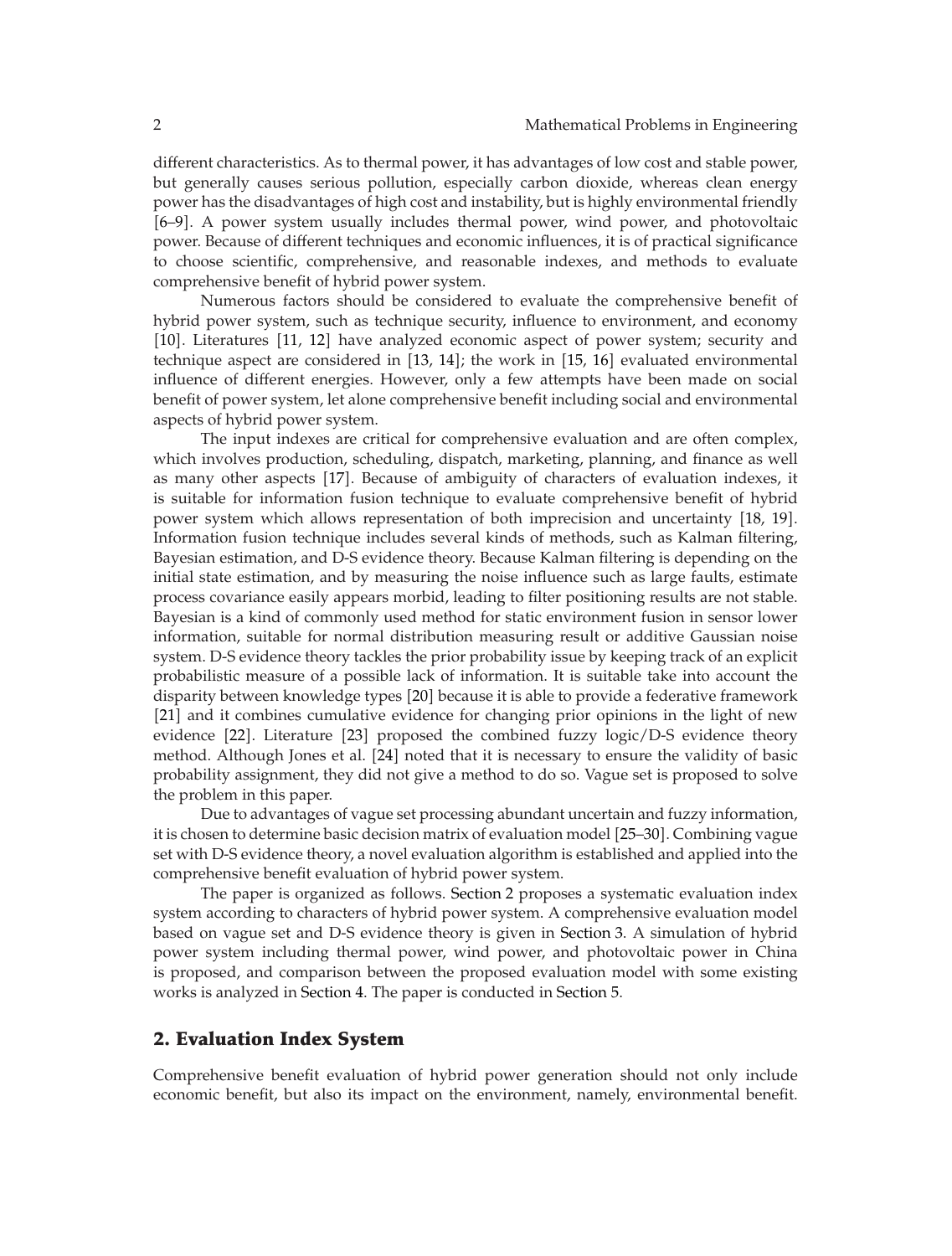Mathematical Problems in Engineering 3

Due to the public service property of electric power, it is necessary to consider social benefit; meanwhile, because of instable clean energy generation, it is needed to consider the security of the power system. This paper establishes comprehensive benefit evaluation index system of hybrid power system from the four aspects of economic benefit, environmental benefit, social benefit, and security.

#### *2.1. Economic Benefit*

Economic benefit is the most important aspect of comprehensive benefit evaluation. It is mainly composed of the four aspects of profitability capability, solvency capability, operational capability, and development capacity.

Profitability refers to the ability to profit in a certain period. Profitability capability is determined by comprehensive consideration of gross profit margin, net profit margin, ratio of profits to cost, and return on total assets. Solvency capability refers to the ability to repay due debts which be assessed in terms of current ratio, quick ratio, asset-liability ratio, and interest coverage ratio. Operational capacity refers to enterprise's ability to make profits using existing assets. This paper mainly assesses the operational capability through current asset turnover, fixed asset turnover, and total asset turnover. Development capacity refers to the potential ability to expand scale and grow strength in the coming years which can be accessed through profit growth, sale growth, and total asset growth.

#### *2.2. Environmental Benefit*

Environmental benefit refers to the influence on living environment, which can be divided into positive benefit, negative benefit, direct benefit, and indirect benefit. Fundamentally speaking, environmental benefit is the basis of economic benefit and social benefit. Environmental benefit is a qualitative index. Comprehensively considering circumstances of hybrid power system, this paper evaluates environmental benefit from the two aspects of saving natural resources and reducing scraps.

#### *2.3. Social Benefit*

Social benefit refers to the good consequences and implications for community and society, also known as external and indirect economic benefit, mainly in forms of public reflection and social assessment system. Social benefit is a qualitative indicator. Comprehensively considering the specific circumstances of hybrid power system, this paper establishes social benefit evaluation index system from the three aspects of pulling gross domestic product, improving people's living standard and promoting social employment.

#### *2.4. Security*

Security occupies a basic position in comprehensive benefit evaluation of power grid. Combined with exiting researches and characters of hybrid power system, this paper selects four indexes to evaluate security, including integrated voltage qualification rate, grid frequency qualification rate, average loading rate of provincial grid, and power supply reliability rate.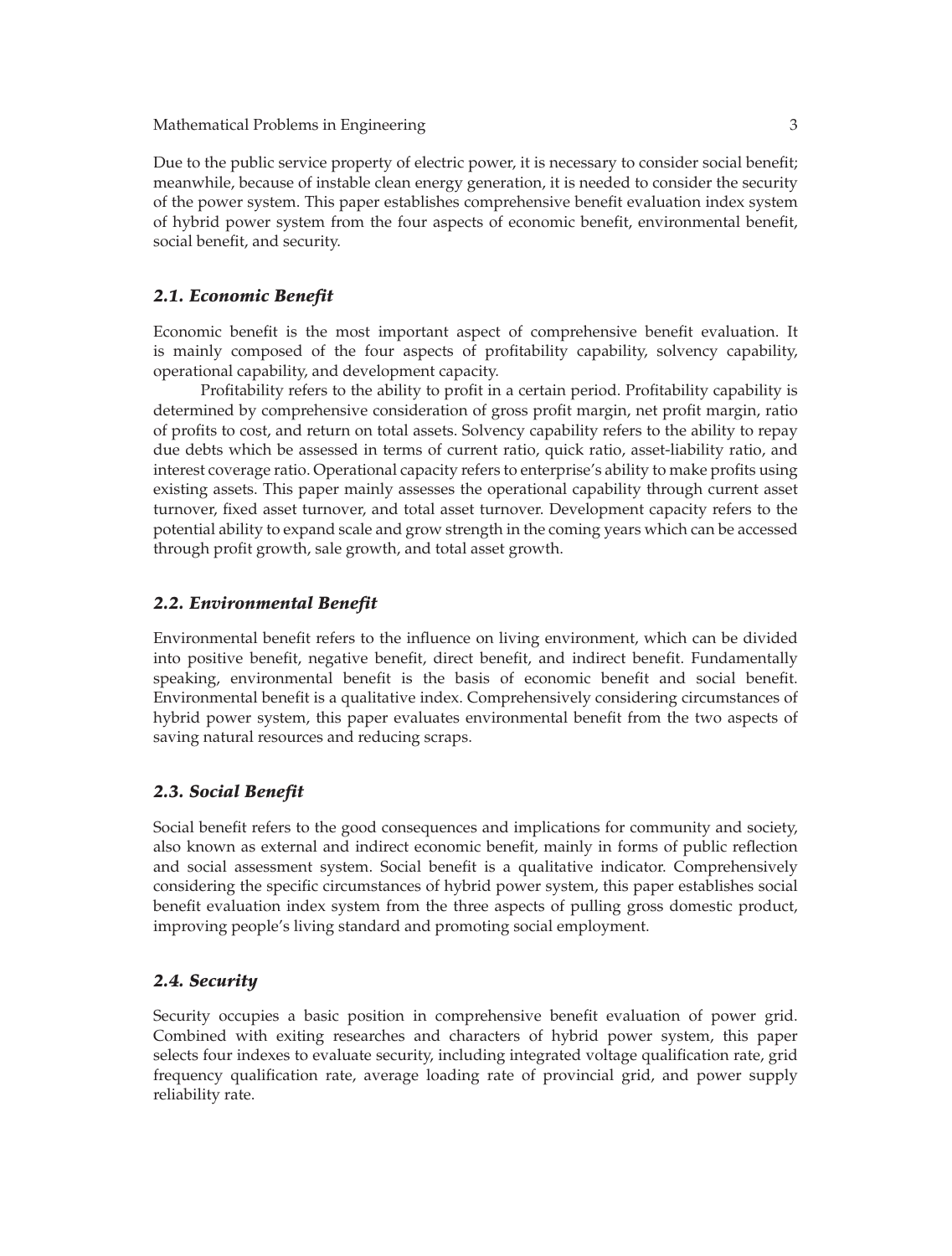

**Figure 1:** Comprehensive evaluation index system.

Above all, the comprehensive benefit evaluation index system of hybrid power system is shown in Figure 1.

### **3. Model Establishment**

#### *3.1. Decision Matrix Based on Vague Set*

Vague set proposed by Gau and Buehrer [31] is a generalized form of fuzzy set. Vague set has been successfully applied in the field of fuzzy control, decision analysis and expert systems, and has achieved better results than the traditional fuzzy set theory [32–34].

Set *U* the universe of discourse, with a generic element *u*. A vague set *A* is characterized by a truth-membership function  $t_A$  and a false-membership function  $f_A$ , where  $t_A(u)$  is a lower bound on the grade of membership of *u*, derived from the evidence rising for *u*;  $f_A(u)$  is a lower bound on the negation of *u*, derived from the evidence against *u*;  $0 \le t_A(u) + f_A(u) \le 1$ . The grade of membership of *u* in vague set *A* is bound to a subinterval  $[t_A(u), 1 - f_A(u)]$  of [0, 1]. The vague value  $[t_A(u), 1 - f_A(u)]$  indicates that the exact grade of membership  $\mu_A(u)$  of *u* maybe unknown, but it is bound by  $t_A(u) \leq \mu_A(u) \leq 1 - f_A(u)$ , where  $0 \le t_A(u) + f_A(u) \le 1.$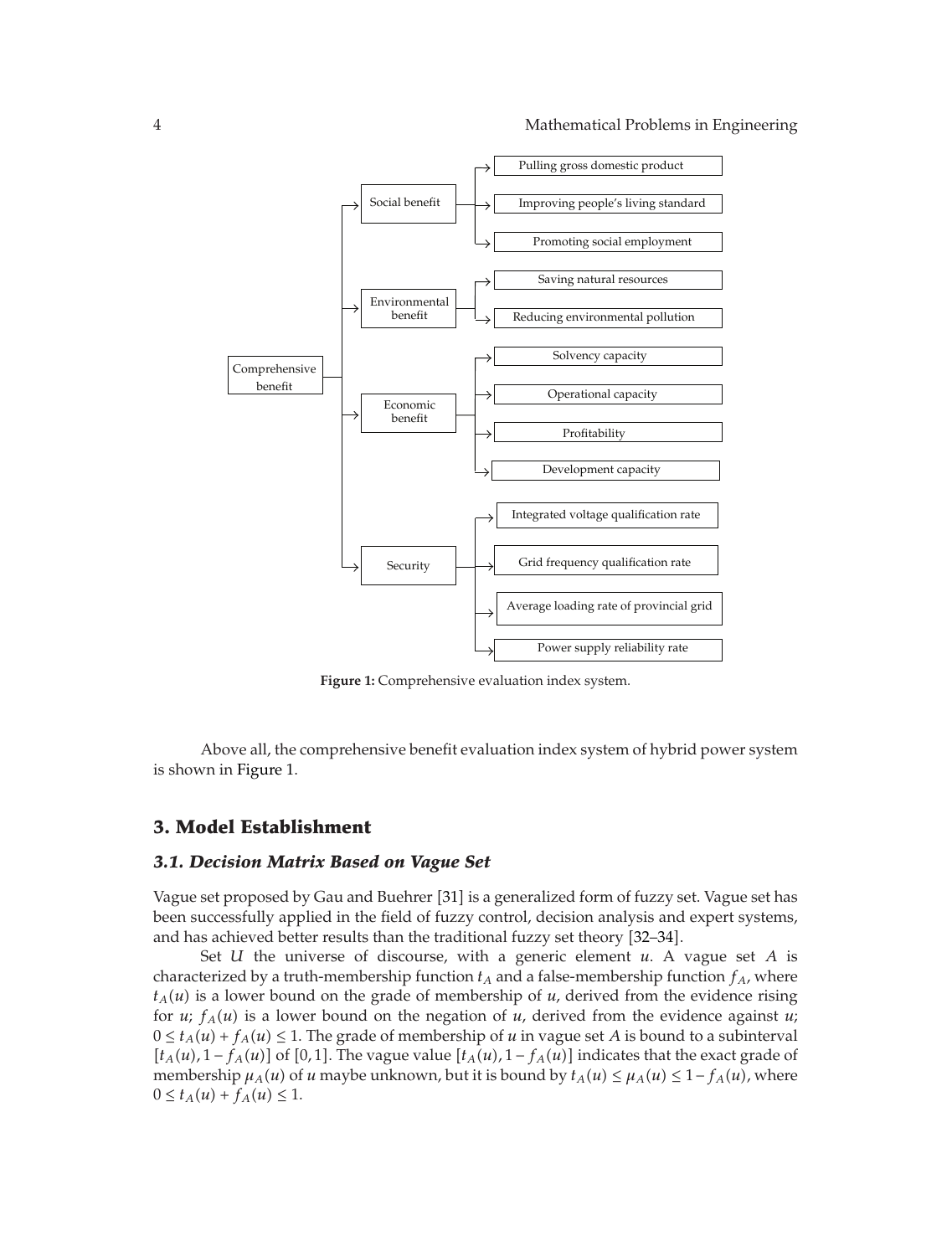Mathematical Problems in Engineering 5 5

When the universe of discourse *U* is discrete, a vague set *A* can be written as

$$
A = \sum_{i=1}^{n} \frac{\left[t_A(u_i), 1 - f_A(u_i)\right]}{u_i}, \quad u_i \in U.
$$
\n(3.1)

When the universe of discourse *U* is continuous, a vague set *A* can be written as

$$
A = \frac{\int_{U} [t_{A}(u_{i}), 1 - f_{A}(u_{i})]}{u_{i} du_{i}}, \quad u_{i} \in U.
$$
 (3.2)

The steps of determining the decision matrix is as follows.

1 *Determination Evaluation Factors and Comment Set*

The evaluation factors are expressed as  $u_1, u_2, \ldots, u_m$ , then the evaluation factor set is  $U = \{u_1, u_2, \ldots, u_m\}.$ 

set evaluation indexes of each evaluation factor be  $u_{ij}$ ,  $(i = 1, 2, \ldots, m; j = 1, 2, \ldots, n)$ . We can get index set  $u_i = \{u_{i1}, u_{i2}, \ldots, u_{ij}, \ldots, u_{im}\}, i = 1, 2, \ldots, m; j = 1, 2, \ldots, n$ . Define the comment set as  $V = \{v_1, v_2, \ldots, v_p\}.$ 

2 *Construct Evaluation Matrix*

Assuming the comment level of index  $u_{ij}$ ,  $(i = 1, 2, \ldots, m; j = 1, 2, \ldots, n)$  is  $v_k(k = 1, 2, \ldots, n)$  $1, 2, \ldots, p$ , then the relationship matrix of factor set *U* mapping to comment set *V* is  $R_i$ :

$$
R_{i} = \begin{bmatrix} r_{i11}, r_{i12}, \dots, r_{i1p} \\ r_{i21}, r_{i22}, \dots, r_{i2p} \\ \vdots & \vdots \\ r_{in1}, r_{in2}, \dots, r_{inp} \end{bmatrix},
$$
(3.3)

where *rijk* means the comment of factor *uij* mapping to comment set, and *rijk* can be expressed as

$$
r_{ijk} = \left[ t_{\tilde{R}ijk} \cdot 1 - f_{\tilde{R}ijk} \right]. \tag{3.4}
$$

For qualitative index, the value can be got from experts' evaluation. For quantitative index, its quantitative value is the index value. Normalizing index value, we can get  $t_{\overline{R}ijk}$  and  $1 - f_{\widetilde{R}ijk}$ .

The main calculations are as follows. Multiply calculation:

$$
k \cdot \widetilde{A} = [k \cdot t_{\widetilde{A}}, k \cdot (1 - f_{\widetilde{A}})]k, \quad k \in [0, 1].
$$
 (3.5)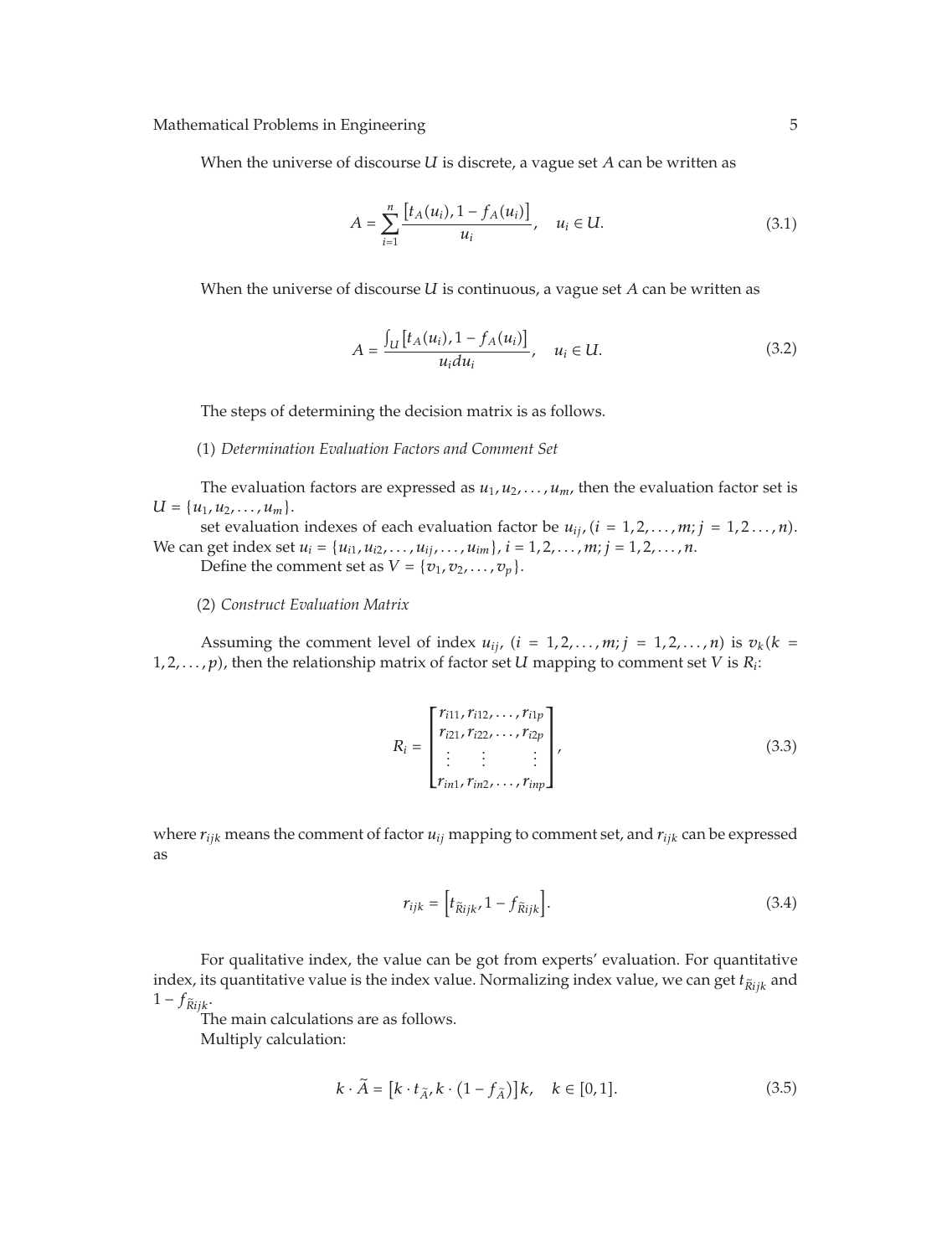Finite sum calculation:

$$
\widetilde{A} \oplus \widetilde{B} = \left[ t_{\widetilde{A}} \oplus t_{\widetilde{B}}, \left( 1 - f_{\widetilde{A}} \right) \oplus \left( 1 - f_{\widetilde{B}} \right) \right] = \left[ \min \{ 1, t_{\widetilde{A}} + t_{\widetilde{B}} \}, \min \{ 1, \left( 1 - f_{\widetilde{A}} \right) + \left( 1 - f_{\widetilde{B}} \right) \} \right], \tag{3.6}
$$

$$
b_{ik} = \left[\min\left\{1, \sum_{j=1}^{n} a_{ij} t_{\widetilde{R_{ijk}}}\right\}, \min\left\{1, \sum_{j=1}^{n} a_{ij} \left(1 - f_{\widetilde{R_{ijk}}}\right)\right\}\right],
$$
(3.7)

where  $\widetilde{B}_i$  is a vague subset and  $b_{ik}$  ( $k = 1, 2, ..., p$ ) is the evaluation value of  $k$  to  $\widetilde{B}_i$ .

#### *3.2. D-S Evidence Theory*

The evidence theory, first proposed by Harvard University mathematician A. P. Dempster in the 1960s, aims to use upper and lower probability to solve the multivalued mapping issues. G. Shafer, Dempster's student, has further developed the evidence theory by introducing the concept of belief function to form a mathematical system to deal with uncertainty reasoning based on "evidence" and "portfolio."

*Definition 3.1.* Suppose  $\Theta$  is the frame of discernment. If set function  $m: 2^{\Theta} \to [0,1]$  ( $2^{\Theta}$  is the power set of  $\Theta$ ) is to meet  $m(\Phi) = 0$ ,  $\sum_{A \subset \Theta} m(A) = 1$ , the function *m* is called the basic probability assignment on  $\Theta$ ; for all  $A \subset \Theta$ ,  $m(A)$  is called the basic belief degree.

*Definition 3.2.* Suppose  $\Theta$  is the frame of discernment, function  $m: 2^{\Theta} \rightarrow [0,1]$  is the basic probability assignment on Θ, then the belief function is defined as Bel : 2<sup>Θ</sup> → [0,1], where  $Bel(A) = \sum_{B \subset A} m(B)$ , for all  $A \subset \Theta$ .

*Definition 3.3.* If  $m(A) > 0$ , then *A* is called the focal element of the belief function Bel. And all focal elements are called its core.

*Definition 3.4.* If function  $Q: 2^{\Theta} \to [0,1]$  is defined by  $Q(A) = \sum_{A \subset B} m(B)$ , for all  $A \subset \Theta$ , then *Q* is called the total belief function of Bel. For all  $A \subset \Theta$ ,  $Q(A)$  is called the total belief number of *A*.

*Definition 3.5.* Suppose Bel : 2<sup>Θ</sup> → [0,1] is a belief function on Θ. Functions Dou : 2<sup>Θ</sup> →  $[0,1]$  and pl :  $2^{\Theta} \rightarrow [0,1]$  are defined as for all  $A \subset \Theta$  Dou $(A) = \text{Bel}(\overline{A})$  and pl $(A) =$ 1 − Bel*A*, then Dou is called suspicion function of Bel, and pl is called plausibility function. For all  $A \subset \Theta$ , Dou $(A)$  is called the suspicion degree of A, and pl $(A)$  is called the plausibility degree.

**Theorem 3.6.** *Suppose <sup>m</sup>*<sup>1</sup> *and <sup>m</sup>*<sup>2</sup> *are two basic probability assignment functions formed based on information obtained from two different information sources,* Bel1 *and* Bel2*, in the same frame of discernment* Θ*. A*1*, A*2*,...,Ak and B*1*, B*2*,...,Bl are focal elements of* Bel1 *and* Bel2*. If*  $\sum_{A_i \cap B_j = \phi} m_1(A_i) m_2(B_j) < 1$ , the combination of  $m_1$  and  $m_2$  is as follows:

$$
m(A) = \begin{cases} 0, & A = \phi, \\ \frac{\sum_{A_i \cap B_j = A} m_1(A_i) m_2(B_j)}{1 - \sum_{A_i \cap B_j = \phi} m_1(A_i) m_2(B_j)}, & A \neq \phi. \end{cases}
$$
(3.8)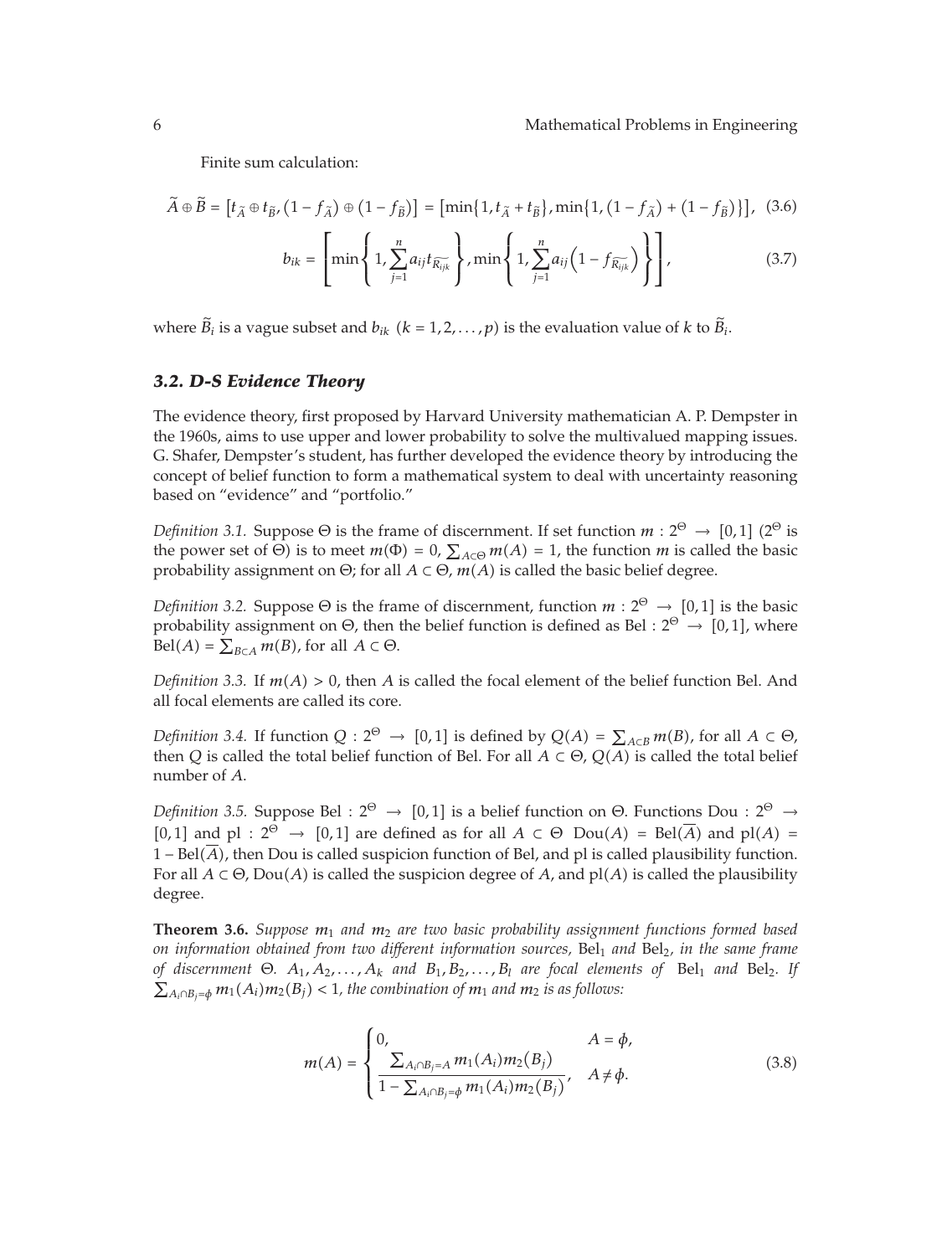Mathematical Problems in Engineering 7

**Theorem 3.7.** *Suppose <sup>m</sup>*1*, m*2*,...,mn are the corresponding basic probability assignment functions formed based on information obtained from different information sources* Bel<sub>1</sub>, Bel<sub>2</sub>,..., Bel<sub>n</sub> in the *same frame of discernment* Θ*. If* Bel1⊕Bel2⊕···⊕Bel*<sup>n</sup> exists and m is its basic probability assignment function, then*

$$
\forall A \subseteq \Theta, \quad A \neq \phi,
$$
  

$$
m(A) = K_n \sum_{A_1 \cap A_2 \cap \dots \cap A_N} m_1(A_1) m_2(A_2) \cdots m_n(A_n),
$$
  

$$
K_n = \frac{1}{N_n},
$$
  

$$
N_n = \sum_{A_1 \cap A_2 \cap \dots \cap A_N \neq \phi} m_1(A_1) m_2(A_2) \cdots m_n(A_n).
$$
 (3.9)

#### *3.3. Design of Comprehensive Evaluation Model*

Suppose there is a multiattribute (index) evaluation problem with comprehensive comment set  $V = \{V_1, V_2, \ldots, V_m\}$  and evaluation index set  $I = \{I_1, I_1, \ldots, I_n\}$ . According to vague set, the decision matrix  $R = (R_{ij})_{m \times n}$ ,  $R_{ij} = [t_{ij}, 1 - f_{ij}]$  is got. By synthesis law of vague set, we can convert the vague set *R* into a real set *G* =  $(g_{ij})_{m \times n}$ ,  $g_{ij} = (t_{ij} + (1 - f_{ij})) / 2$ .

Different mass functions mean different evaluation results. So it is vital to determine the uncertainty degree of evidences. Theoretically, one index which matches average information better than other indexes is more beneficial for decision making, and the information uncertainty degree of the index is lower, vice versa.

Suppose the matrix *G* is

$$
G = (g_{ij})_{m \times n'} \qquad \overline{g_i} = \frac{1}{n} \sum_{j=1}^{n} g_{ij}, \ i = 1, 2, ..., m.
$$
 (3.10)

Define the *q*-order uncertainty degree of index  $I_i$  as

$$
DOI(I_{j}) = \frac{1}{m} \left[ \sum_{i=1}^{m} (r_{ij})^{q} \right]^{1/q},
$$
  
\n
$$
r_{ij} = \frac{\min_{i} |g_{ij} - \overline{g}| + \xi \min_{i} |g_{ij} - \overline{g}|}{|g_{ij} - \overline{g}| + \xi \min_{i} |g_{ij} - \overline{g}|}, \quad i = 1, 2, ..., m; \quad j = 1, 2, ..., n,
$$
\n(3.11)

where  $r_{ij}$  is called gray mean correlation degree with  $\xi = 0.5$  in general.

In case of negative number, the normalization method is shown as

$$
\overline{g_{ij}} = \frac{g_{ij} - \min_i(g_{ij})}{\min_i(g_{ij}) - \min_i(g_{ij})}.
$$
\n(3.12)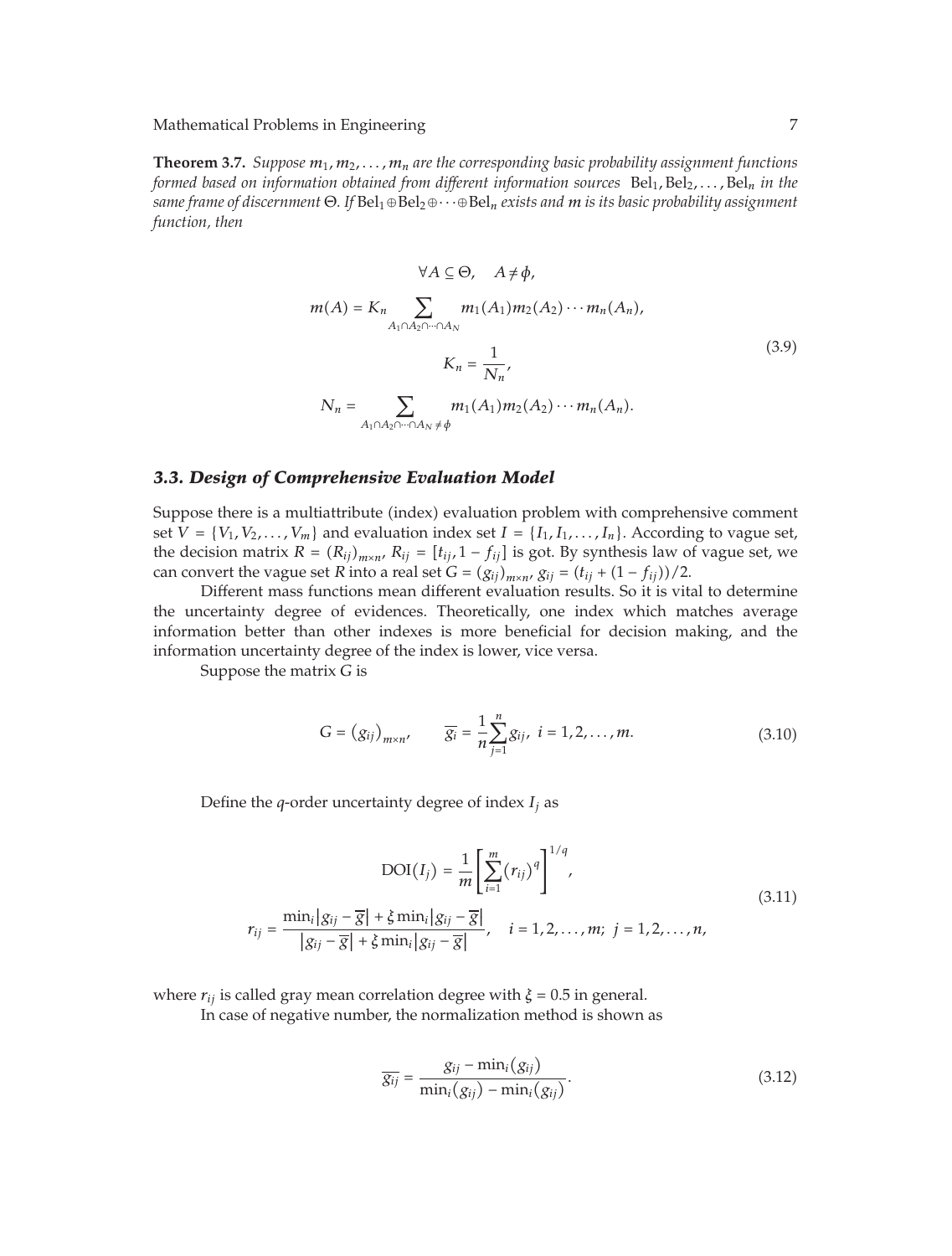Suppose  $x = (x_1, x_2, \ldots, x_t)$  is a finite difference information sequence with a length of *t*(*t* ≠ 0). An index set exists in the form of sequence  $x_j$  ≠ 0*, j* ∈ *J*, *J* = {1,2*,...,t*}. The mapping function *f* is defined as information structure operator of finite sequence *x*:

$$
f: x \longrightarrow yy_j = \frac{x_j}{\sum_{k=1}^t x_k}.
$$
\n(3.13)

Here  $y = (y_1, y_2, \ldots, y_t)$  is called mapping sequence of information structure.

The normalized score function matrix can be transformed into mapping sequence of information structure  $Y = (y_{ij})_{m \times n}$ .

Then the mass function  $m_j(i)$  can be constructed:

$$
m_j(i) = (1 - \text{DOI}(I_j))y_{ij},
$$
\n(3.14)

where  $m_j(i)$  is a mass function of  $V_m$  to index  $I_j$ ,  $\sum_{i=1}^m m_j(i) < 1$ . So the mass function of overall uncertainty with respect to the index  $I_i$  is shown as

$$
m_j(i+1) = 1 - \sum_{i=1}^{m} m_j(i).
$$
 (3.15)

According to the proposed combination rule, the final evaluation results can be calculated after the combination of mass functions of comment set with respect to all indexes.

In summary, steps for comprehensive evaluation based on vague set and D-S evidence theory are as follows.

*Step 1.* Construct the decision-making matrix *R* based on the vague set theory.

*Step 2.* Convert *R* into real matrix  $G = (g_{ij})_{m \times n}$  according to vague combination rule.

*Step 3.* Calculate the uncertainty degree  $DOI(I_i)$   $j = 1, 2, ..., n$  combined with real matrix G and (3.6).

*Step 4.* Establish the mapping sequence of information structure  $Y = (y_{ij})_{m \times n}$ .

*Step 5.* Build up mass function  $m_i(i)$  and mass function of overall uncertainty  $m_i(i+1)$  on the basis of  $Y = (y_{ij})_{m \times n}$  and  $DOI(I_j)$ .

*Step 6.* Fuse evidence information using the D-S combination rule.

*Step 7.* Make evaluation and decision in principle of the maximizing belief function.

#### **4. Simulation Analysis**

Guangdong power system in China, which includes thermal power, wind power, and solar photovoltaic power, is selected to simulation analysis. It is known from Section 2 that the comprehensive benefit evaluation index system of hybrid power system includes the four aspects of economic benefit, environmental benefit, social benefit, and security, which is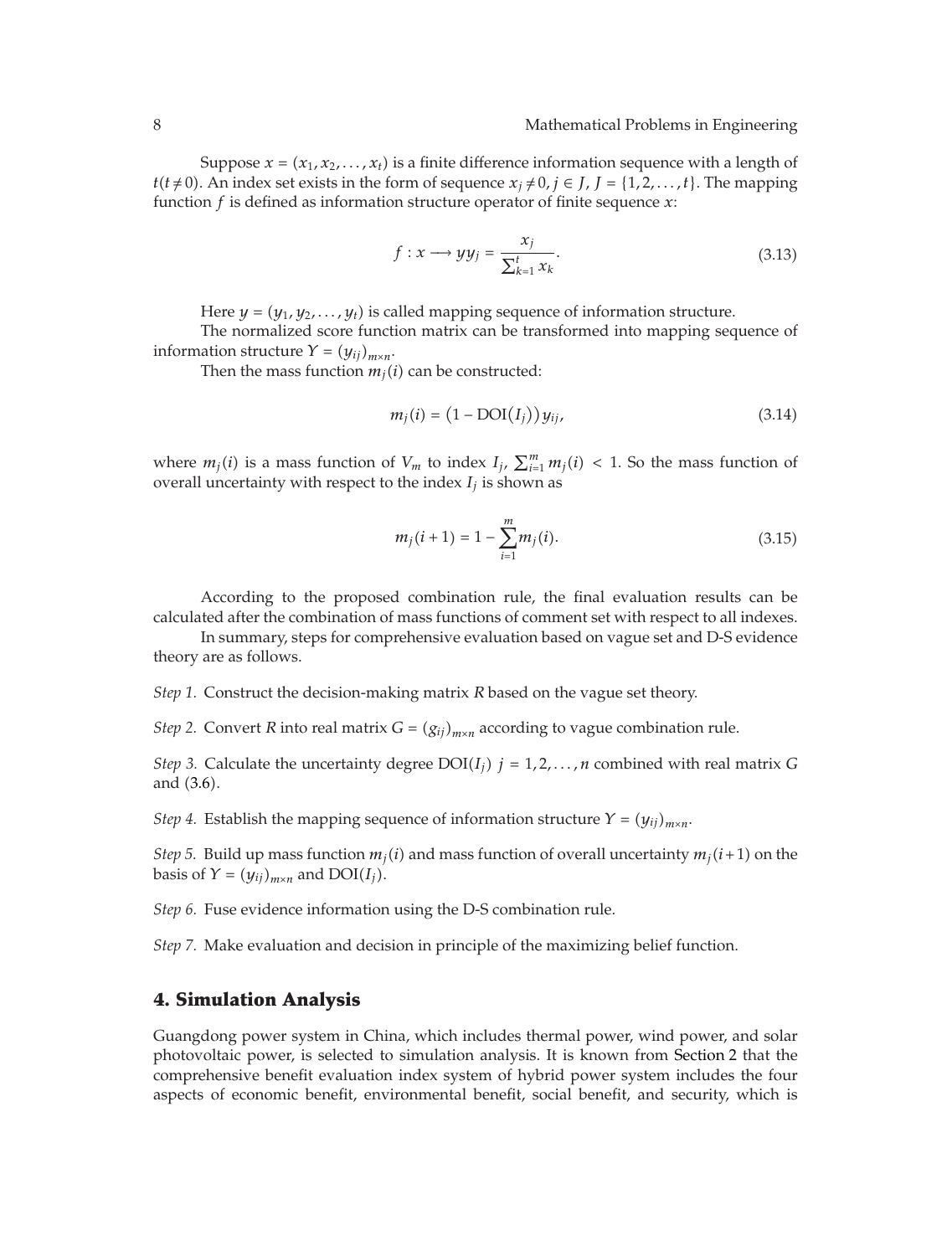composed of 13 indexes shown in Table 1. According to data statistics and calculation, the original index value can be got as follows.

The comprehensive comment set is set to be  $V = \{v_1, v_2, v_3, v_4, v_5\}$ {best*,* better*,* good*,* worse*,* worst}. For quantitative indexes such as voltage qualification rate, power grid frequency rate, average load rate, and power supply reliability rate, their values can be directly calculated by basic statistical data. For qualitative indicators such as debt paying ability, operation ability, saving natural resources, reducing environmental pollution, their values can be decided by comprehensive experts' opinions with specific situations.

According to vague set, we can get the vague matrix *R* for hybrid power system. Calculate the uncertainty degree  $DOI(I_i)$  and mapping sequence of information structure  $\gamma = (\gamma_{ii})_{m \times n}$ . Then we can get mass function  $m_i(i)$  and mass function of overall uncertainty  $m_i(i+1)$ :

$$
R = \begin{bmatrix} v_1 & v_2 & v_3 & v_4 & v_5 \ I_1 [0.72, 0.86][0.83, 0.89][0.52, 0.63][0.24, 0.28][0.10, 0.16] \ I_2 [0.68, 0.88][0.76, 0.80][0.86, 0.93][0.27, 0.38][0.34, 0.49] \ I_3 [0.92, 0.87][0.80, 0.86][0.43, 0.49][0.34, 0.40][0.13, 0.28] \ I_4 [0.67, 0.73][0.79, 0.87][0.64, 0.73][0.41, 0.56][0.34, 0.39] \ I_5 [0.64, 0.73][0.79, 0.87][0.64, 0.73][0.41, 0.55][0.34, 0.39] \ I_6 [0.71, 0.84][0.94, 0.98][0.74, 0.82][0.51, 0.64][0.14, 0.25] \ I_7 [0.75, 0.84][0.77, 0.86][0.89, 0.90][0.23, 0.29][0.21, 0.31] \ I_8 [0.77, 0.84][0.74, 0.83][0.91, 0.96][0.23, 0.32][0.14, 0.31] \ I_9 [0.68, 0.76][0.70, 0.81][0.84, 0.92][0.18, 0.22][0.08, 0.16] \ I_{10} [0.82, 0.96][0.94, 0.97][0.75, 0.96][0.34, 0.48][0.18, 0.33] \ I_{11} [0.79, 0.80][0.94, 0.96][0.56, 0.63][0.29, 0.33][0.13, 0.20] \ I_{12} [0.84, 0.90][0.95, 0.97][0.34, 0.41][0.23, 0.26][0.19, 0.36] \ I_{13}
$$

Set  $\theta = v_1, v_2, v_3, v_4, v_5, 2^{\theta} = {\{\{v_1\}, \{v_2\}, \{v_3\}, \{v_4\}, \{v_5\}, \{v_1, v_2, v_3, v_4, v_5\}\}.$  According to D-S combination rule, we can get belief functions of  $\{v_1\}$ ,  $\{v_2\}$ ,  $\{v_3\}$ ,  $\{v_4\}$ ,  $\{v_5\}$ ,  $\{v_1, v_2, v_3, v_4, v_5\}$  which are 0.19, 0.45, 0.13, 0.14, 0.08, 0.01, meaning  $v_2 \succ v_1 \succ v_4 \succ v_3 \succ v_1$ . The belief functions of  $v_2$  is best. According to maximizing principle of belief function, the result of comprehensive benefit evaluation is "better."

In order to validate the proposed evaluation algorithm, three other commonly used algorithms including Fuzzy set theory, Vague set theory, and D-S evidence theory are calculated for comparison. According to Fuzzy set theory and the original index value, the comprehensive evaluation result of hybrid power system is  $[v_1, v_2, v_3, v_4, v_5] = [0.2204, 0.2060, 0.1963, 0.1925, 0.1849]$ , which means the quality of hybrid power system is "best." According to Vague set theory and the calculated vague index value, the comprehensive evaluation result is  $[v_1, v_2, v_3, v_4, v_5]$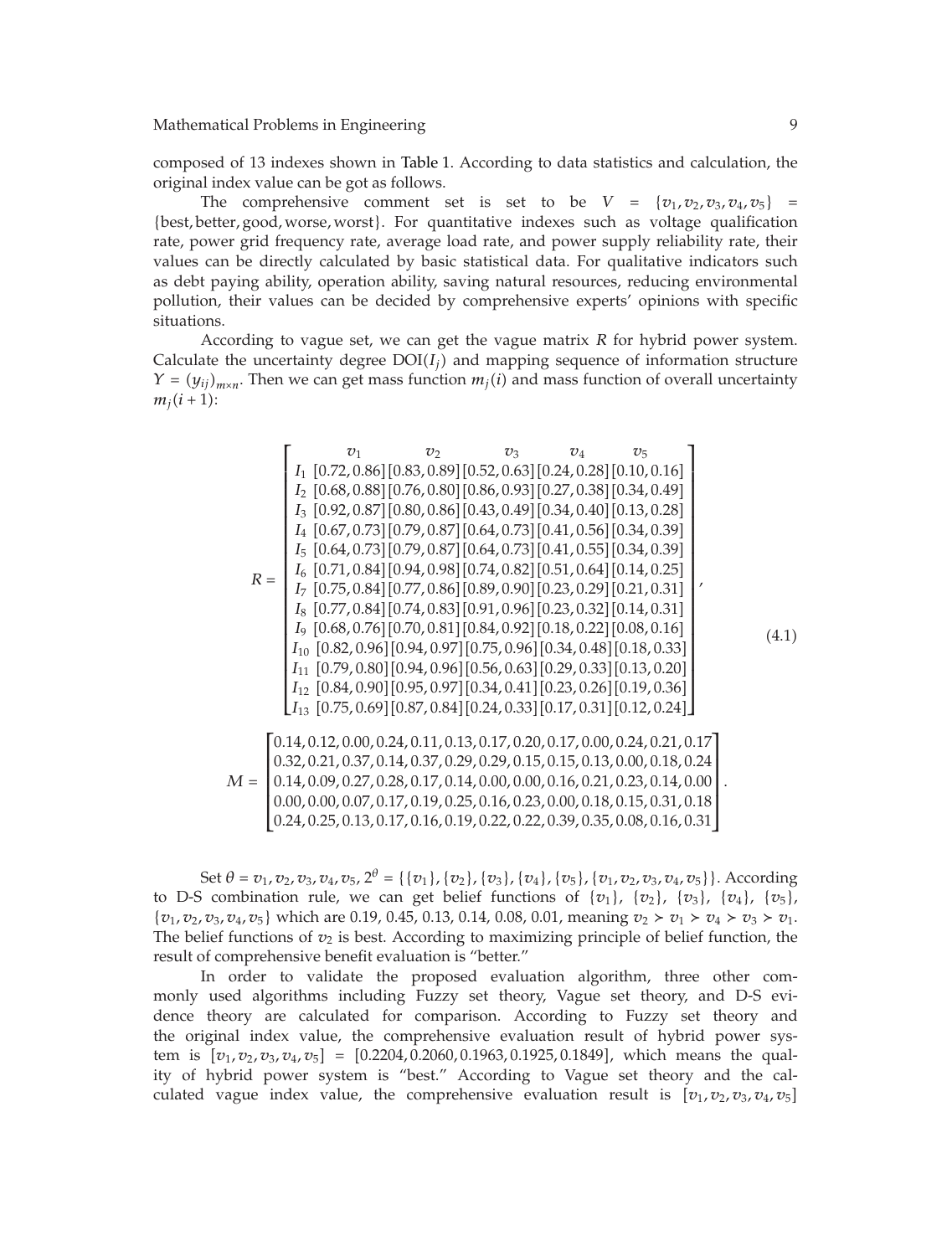| Evaluation<br>objective  | Influence factors     | Evaluation indexes                                 | Original index<br>value |
|--------------------------|-----------------------|----------------------------------------------------|-------------------------|
| Comprehensive<br>benefit | Social benefit        | Pulling gross domestic product $(I_1)$             | 61.24%                  |
|                          |                       | Improving people's living standard $(I_2)$         | 2.99%                   |
|                          |                       | Promoting social employment $(I_3)$                | 3.79%                   |
|                          | Environmental benefit | Saving natural resources $(I_4)$                   | 17.77%                  |
|                          |                       | Reducing environmental pollution $(I_5)$           | 6.70%                   |
|                          | Economic benefit      | Solvency capacity $(I_6)$                          | $4.47\%$                |
|                          |                       | Operational capacity $(I_7)$                       | $4\%$                   |
|                          |                       | Profitability $(I_8)$                              | $4.50\%$                |
|                          |                       | Development capacity $(I_9)$                       | $5\%$                   |
|                          | Security              | Integrated voltage qualification rate $(I_{10})$   | 99.27%                  |
|                          |                       | Grid frequency qualification rate $(I_{11})$       | 99.99%                  |
|                          |                       | Average loading rate of provincial grid $(I_{12})$ | 80.94%                  |
|                          |                       | Power supply reliability rate $(I_{13})$           | 99.81%                  |

**Table 1:** Comprehensive benefit evaluation index system of hybrid power system.

 $=$   $[0.7517, 0.8414] [0.8587, 0.9067] [0.6760, 0.7513] [0.3368, 0.4229] [0.1843, 0.3045]$ , the corresponding evaluation value is 0.7966, 0.8827, 0.7137, 0.3799, 0.2444, which means the final evaluation result is "better" and the corresponding evaluation value being 0.8827. According to D-S evidence theory, the belief functions of  $\{v_1\}$ ,  $\{v_2\}$ ,  $\{v_3\}$ ,  $\{v_4\}$ ,  $\{v_5\}$ ,  $\{v_1, v_2, v_3, v_4, v_5\}$  are 0.19, 0.32, 0.12, 0.16, 0.07, 0.14, which means the result of comprehensive benefit evaluation is "better."

Combine the actual conditions and experts' opinions we know such that the actual comprehensive benefit of hybrid power system in Guangdong province is better, which means that the evaluation results of proposed evaluation model, vague set theory, and D-S evidence theory are all correct but fuzzy set. Therefore we know that fuzzy set has a great limitation in comprehensive evaluation compared to the proposed model. At the same time, the best result of proposed model is 0.45 which is much more than better 0.19 no less than the worst 0.01. Analyze final evaluation result sequence of proposed evaluation model, vague set theory, and D-S evidence theory; it is known that the range of result set of the proposed model is much more apparent than other evaluation algorithms. So the results from different evaluation methods validate that the proposed algorithm based on vague set and D-S evidence theory could obtain satisfying conclusion and decrease uncertainty of decision making.

### **5. Conclusion**

The proportion of clean energy is increasing in recent years. Different power generation models have different advantages and disadvantages. It is of great significance for hybrid power system to evaluate the comprehensive benefits. Analyzing characteristics of hybrid power system, an index system of comprehensive benefit evaluation including economic benefit, environmental benefit, social benefit, and security is established in this paper. Due to advantages of processing abundant uncertain and fuzzy information, vague set is used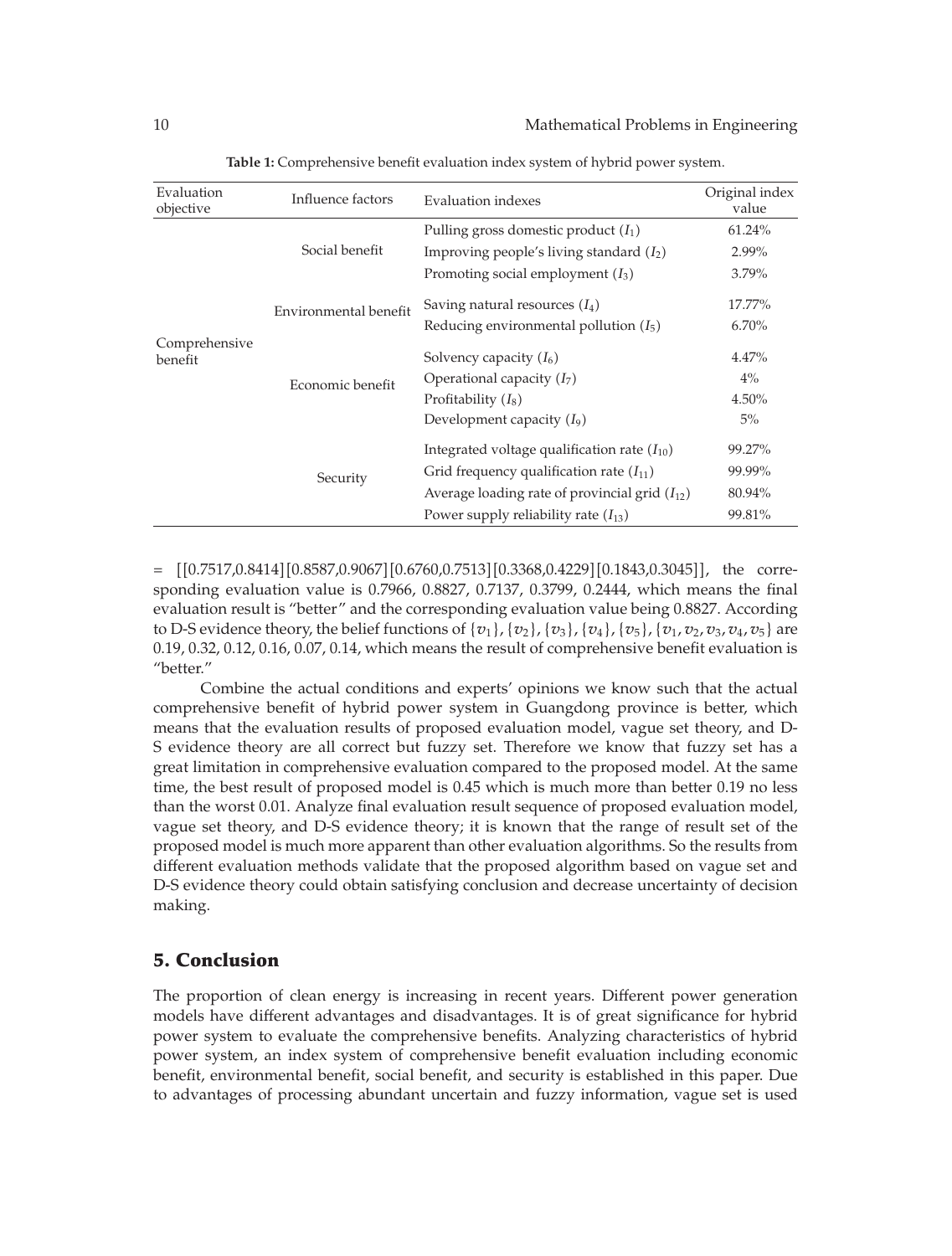Mathematical Problems in Engineering 11 and 12 and 12 and 12 and 12 and 12 and 12 and 12 and 12 and 12 and 12 and 12 and 12 and 12 and 12 and 12 and 12 and 12 and 12 and 12 and 12 and 12 and 12 and 12 and 12 and 12 and 12

to determine the decision matrix. Convert vague decision matrix to real one by vague combination rule and determine uncertain degrees of different indexes by grey incidence analysis, then the mass functions of different comment set in different indexes are obtained. Information can be fused in accordance with the D-S combination rule and the evaluation result is got. A simulation of hybrid power system including thermal power, wind power, and photovoltaic power in China is simulated. In order to validate the proposed evaluation model, three other commonly used algorithms including Fuzzy set theory, Vague set theory, and D-S evidence theory are calculated for comparison. The results illustrate that a satisfying conclusion can be obtained and an obvious decrease can be observed in the uncertainty of decision making compared to other commonly used evaluation methods. The actual implementation results prove that the proposed evaluation algorithm based on vague set and D-S evidence theory is effective and practical to evaluate comprehensive benefit of hybrid power system.

#### **Acknowledgments**

This work was partially supported by the Natural Science Foundation of China (71071052, 71201057, 61174058, and 61134001, the National Key Basic Research Program, China 2012CB215202, the 111 Project B12018, and the Fundamental Research Funds for the Central Universities (12QX22).

## **References**

- [1] R. J. Wai and C. Y. Lin, "Active low-frequency ripple control for clean-energy power-conditioning mechanism," *IEEE Transactions on Industrial Electronics*, vol. 57, no. 11, pp. 3780–3792, 2010.
- [2] P. D. C. Wijayatunga and D. Prasad, "Clean energy technology and regulatory interventions for Greenhouse Gas emission mitigation: Sri Lankan power sector," *Energy Conversion and Management*, vol. 50, no. 6, pp. 1595–1603, 2009.
- 3 A. Esmin and G. Lambert-Torres, "Application of particle swarm optimization to optimal power systems," *International Journal of Innovative Computing, Information and Control*, vol. 8, no. 3A, pp. 1705– 1716, 2012.
- 4 J. Park, T. Oh, K. Cho et al., "Reliability evaluation of interconnected power systems including wind turbine generators," *International Journal of Innovative Computing, Information and Control*, vol. 8, no. 8, pp. 5797–5808, 2012.
- 5 A. Abro and J. Mohamad-Saleh, "Control of power system stability-reviewed solutions based on intelligent systems," *International Journal of Innovative Computing, Information and Control*, vol. 8, no. 10A, pp. 6643–6666, 2012.
- 6 P. Tavner, "Wind power as a clean-energy contributor," *Energy Policy*, vol. 36, no. 12, pp. 4397–4400, 2008.
- 7 K. Kaygusuz, "Wind power for a clean and sustainable energy future," *Energy Sources, Part B*, vol. 4, no. 1, pp. 122–133, 2009.
- [8] A. Nishimura, Y. Hayashi, K. Tanaka et al., "Life cycle assessment and evaluation of energy payback time on high-concentration photovoltaic power generation system," *Applied Energy*, vol. 87, no. 9, pp. 2797–2807, 2010.
- 9 K. Morison, L. Wang, and P. Kundur, "Power system security assessment," *IEEE Power and Energy Magazine*, vol. 2, no. 5, pp. 30–39, 2004.
- 10 Y. Wei, D. Niu, and G. Wang, "Comprehensive benefit evaluation of thermal-wind-hydraulic power joint operation based on combined weight," *East China Electric Power*, vol. 4, pp. 1–5, 2012.
- [11] C. He, F. Kai, and Z. Quan, "et al. Investment evaluation system development based on unified information platform for future smart grid," *Energy Procedia*, vol. 12, pp. 10–17, 2011.